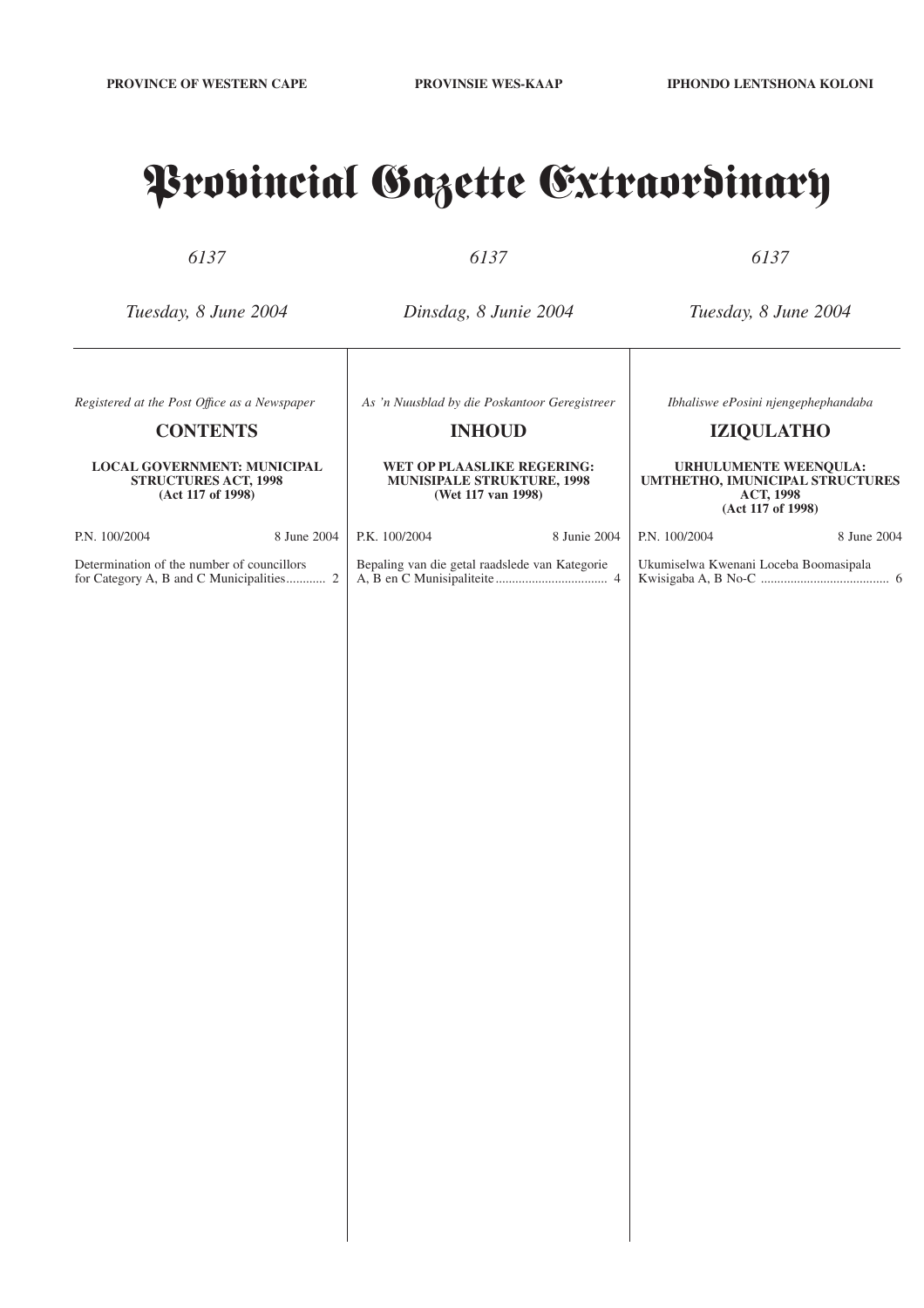#### **PROVINCIAL NOTICE**

The following Provincial Notice is published for general information.

G. A. LAWRENCE, DIRECTOR-GENERAL

Provincial Building, Wale Street, Cape Town.

P.N. 100/2004 8 June 2004

#### **PROVINSIALE KENNISGEWING**

Die volgende Provinsiale Kennisgewing word vir algemene inligting gepubliseer.

G. A. LAWRENCE, DIREKTEUR-GENERAAL

Provinsiale-gebou, Waalstraat, Kaapstad.

#### **LOCAL GOVERNMENT: MUNICIPAL STRUCTURES ACT, 1998 (ACT 117 OF 1998)**

### **DETERMINATION OF THE NUMBER OF COUNCILLORS FOR CATEGORY A, B AND C MUNICIPALITIES**

By virtue of the powers vested in me by section 18(3) of the Local Government: Municipal Structures Act, 1998 (Act 117 of 1998), I hereby give notice of the number of councillors determined for each of the Category A, Category B and Category C municipalities in the Province of Western Cape, as contained in the Schedule hereto.

This notice repeals Provincial Notice 164/2000 of 4 May 2000 and comes into effect from the date of the next general municipal election.

Dated this 8th day of June 2004.

#### **ML FRANSMAN, PROVINCIAL MINISTER OF LOCAL GOVERNMENT AND HOUSING**

#### **SCHEDULE**

#### **Number of Councillors determined for Municipalities in the Province of Western Cape**

| <b>Category A Municipality</b>              |                                           |                                                                                       |  |
|---------------------------------------------|-------------------------------------------|---------------------------------------------------------------------------------------|--|
| Municipality                                | Registered Voters<br>$(20$ February 2004) | Number of Councillors<br>determined by the Provincial<br>Minister of Local Government |  |
| City of Cape Town (Metro)                   | 1 448 232                                 | 210                                                                                   |  |
|                                             | <b>Category B Municipalities</b>          |                                                                                       |  |
| Municipality                                | Registered Voters<br>$(20$ February 2004) | Number of Councillors<br>determined by the Provincial<br>Minister of Local Government |  |
| Matzikama Municipality (WC011)              | 20 139                                    | 13                                                                                    |  |
| Cederberg Municipality (WC012)              | 17 518                                    | 12                                                                                    |  |
| Bergrivier Municipality (WC013)             | 19 183                                    | 13                                                                                    |  |
| Saldanha Bay Municipality (WC014)           | 36 641                                    | 23                                                                                    |  |
| Swartland Municipality (WC015)              | 32 967                                    | 20                                                                                    |  |
| Witzenberg Municipality (WC022)             | 33 940                                    | 21                                                                                    |  |
| Drakenstein Municipality (WC023)            | 99 389                                    | 61                                                                                    |  |
| Stellenbosch Municipality (WC024)           | 61 390                                    | 37                                                                                    |  |
| Breede Valley Municipality (WC025)          | 63 053                                    | 39                                                                                    |  |
| Breede River/Winelands Municipality (WC026) | 32 643                                    | 20                                                                                    |  |
| Theewaterskloof Municipality (WC031)        | 37 849                                    | 23                                                                                    |  |
| Overstrand Municipality (WC032)             | 31 830                                    | 19                                                                                    |  |
| Cape Agulhas Municipality (WC033)           | 13 625                                    | 10                                                                                    |  |
| Swellendam Municipality (WC034)             | 12 618                                    | 10                                                                                    |  |
| Kannaland Municipality (WC041)              | 11 167                                    | 9                                                                                     |  |
| Langeberg Municipality (WC042)              | 22 871                                    | 15                                                                                    |  |
| Mossel Bay Municipality (WC043)             | 37 405                                    | 23                                                                                    |  |
| George Municipality (WC044)                 | 64 970                                    | 39                                                                                    |  |
| Oudtshoorn Municipality (WC045)             | 38 38 5                                   | 23                                                                                    |  |
| Bitou Municipality (WC047)                  | 17 204                                    | 11                                                                                    |  |
| Knysna Municipality (WC048)                 | 26 844                                    | 16                                                                                    |  |
| Laingsburg Municipality (WC051)             | 3 6 5 9                                   | 6                                                                                     |  |
| Prince Albert Municipality (WC052)          | 5 3 5 6                                   | 6                                                                                     |  |
| Beaufort West Municipality (WC053)          | 18 221                                    | 13                                                                                    |  |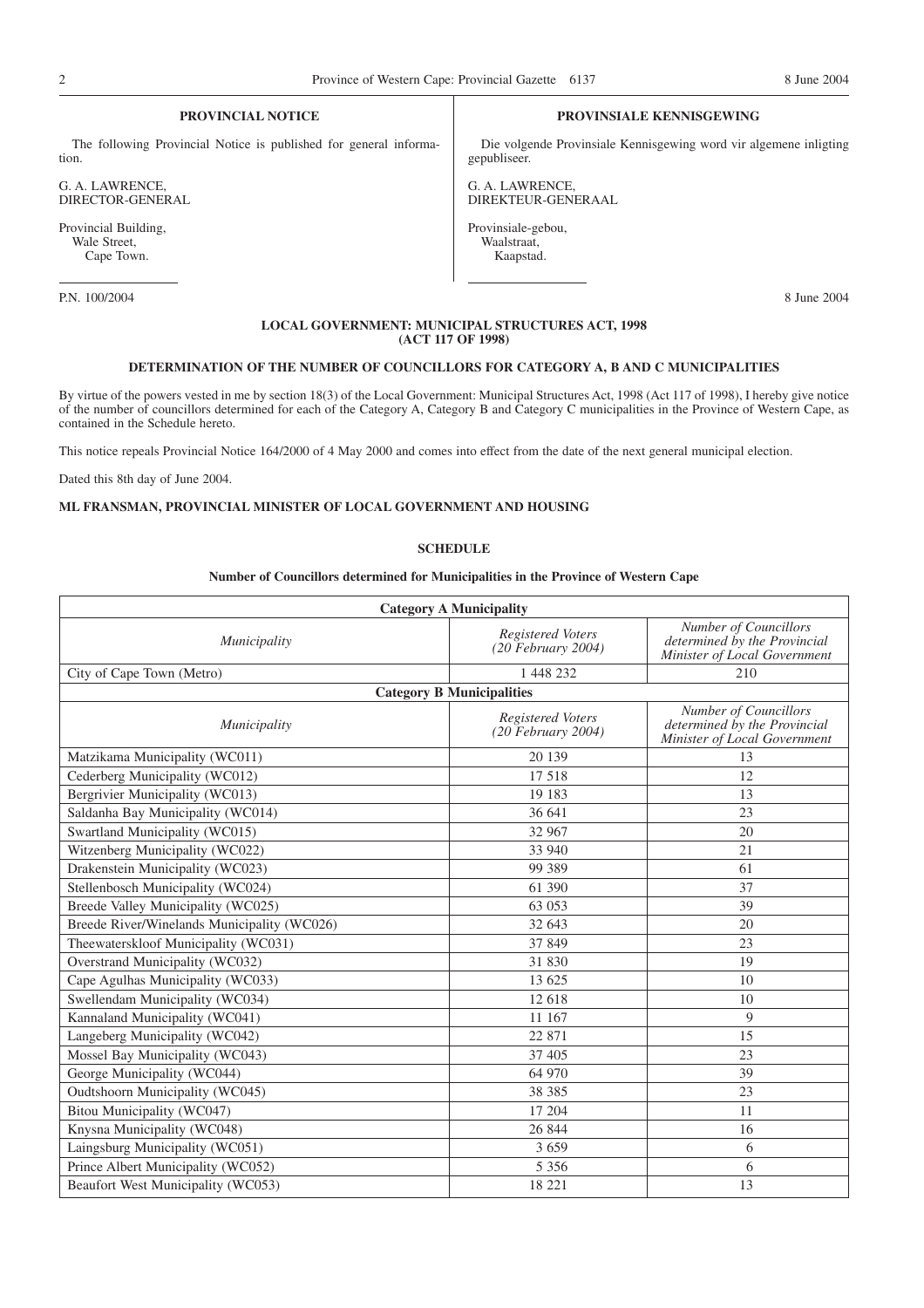| <b>Category C Municipality</b>            |                                           |                                                                                       |
|-------------------------------------------|-------------------------------------------|---------------------------------------------------------------------------------------|
| Municipality                              | Registered Voters<br>$(20$ February 2004) | Number of Councillors<br>determined by the Provincial<br>Minister of Local Government |
| West Coast District Municipality (DC1)    | 128 423                                   | 23                                                                                    |
| <b>WC011</b>                              | 20 139                                    |                                                                                       |
| <b>WC012</b>                              | 17 5 18                                   |                                                                                       |
| <b>WC013</b>                              | 19 183                                    |                                                                                       |
| <b>WC014</b>                              | 36 641                                    |                                                                                       |
| <b>WC015</b>                              | 32 967                                    |                                                                                       |
| WCDMA01                                   | 1975                                      |                                                                                       |
| Boland District Municipality (DC2)        | 292 955                                   | 36                                                                                    |
| WC022                                     | 33 940                                    |                                                                                       |
| <b>WC023</b>                              | 99 389                                    |                                                                                       |
| WC024                                     | 61 390                                    |                                                                                       |
| WC025                                     | 63 053                                    |                                                                                       |
| WC026                                     | 32 643                                    |                                                                                       |
| WCDMA02                                   | 2 5 4 0                                   |                                                                                       |
| Overberg District Municipality (DC3)      | 96 005                                    | 20                                                                                    |
| WC031                                     | 37 849                                    |                                                                                       |
| <b>WC032</b>                              | 31 830                                    |                                                                                       |
| <b>WC033</b>                              | 13 625                                    |                                                                                       |
| <b>WC034</b>                              | 12 618                                    |                                                                                       |
| WCDMA03                                   | 83                                        |                                                                                       |
| Eden District Municipality (DC4)          | 224 532                                   | 30                                                                                    |
| <b>WC041</b>                              | 11 167                                    |                                                                                       |
| <b>WC042</b>                              | 22 871                                    |                                                                                       |
| WC043                                     | 37 405                                    |                                                                                       |
| <b>WC044</b>                              | 64 970                                    |                                                                                       |
| <b>WC045</b>                              | 38 3 8 5                                  |                                                                                       |
| WC047                                     | 17 204                                    |                                                                                       |
| <b>WC048</b>                              | 26 844                                    |                                                                                       |
| WCDMA04                                   | 5 6 8 6                                   |                                                                                       |
| Central Karoo District Municipality (DC5) | 30 136                                    | 14                                                                                    |
| WC051                                     | 3 6 5 9                                   |                                                                                       |
| WC052                                     | 5 3 5 6                                   |                                                                                       |
| WC053                                     | 18 221                                    |                                                                                       |
| WCDMA05                                   | 2 9 0 0                                   |                                                                                       |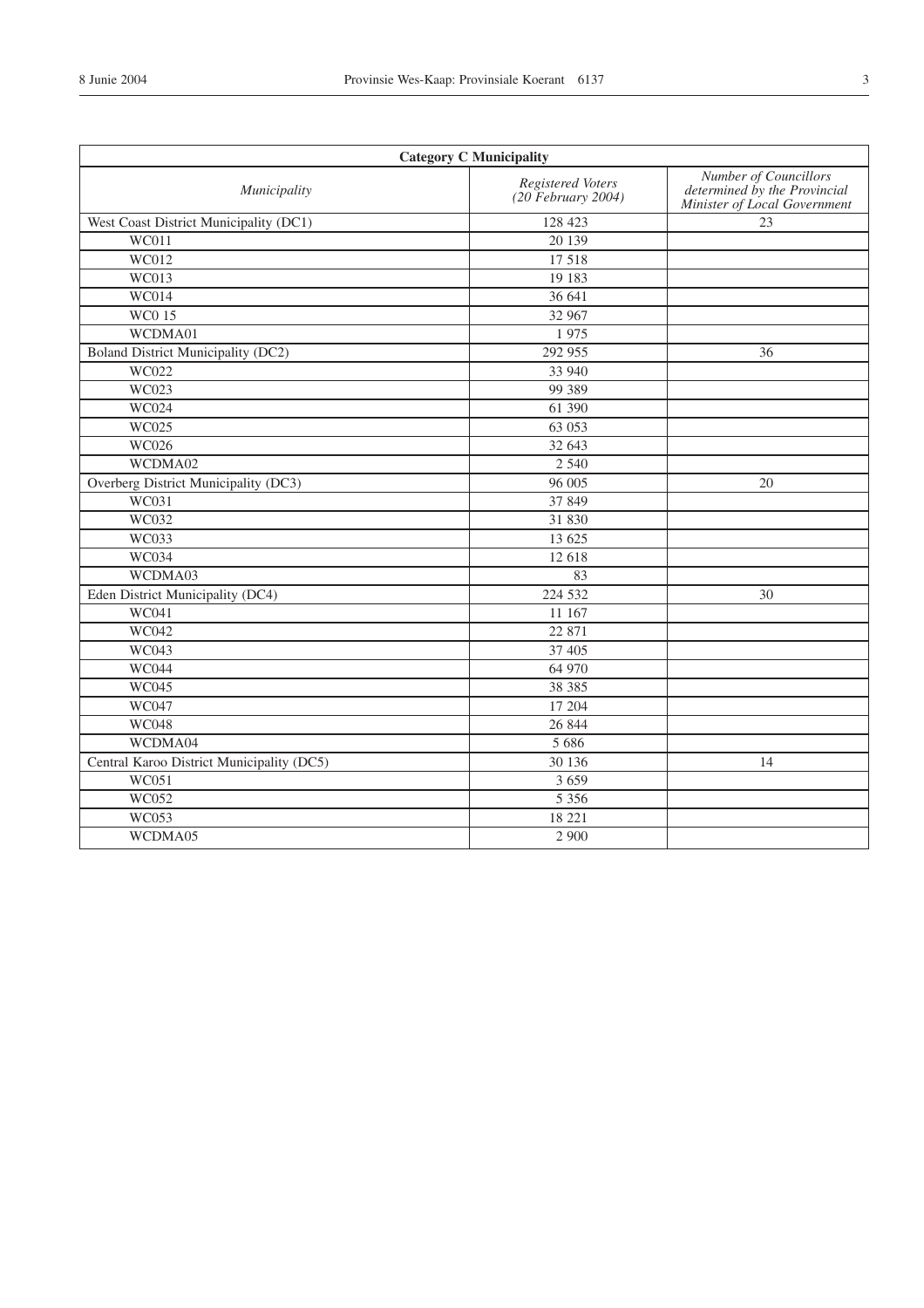#### P.K. 100/2004 8 Junie 2004

#### **WET OP PLAASLIKE REGERING: MUNISIPALE STRUKTURE, 1998 (WET 117 VAN 1998)**

#### **BEPALING VAN DIE GETAL RAADSLEDE VAN KATEGORIE A, B EN C MUNISIPALITEITE**

Uit die hoofde van die gesag aan my verleen deur artikel 18(3) van die Wet op Plaaslike Regering: Munisipale Strukture, 1998 (Wet 117 van 1998), gee ek hierby kennis van die getal raadslede wat bepaal is vir elkeen van die Kategorie A, Kategorie B en Kategorie C munisipaliteite in die Provinsie Wes-Kaap, wat in die Bylae hierby vervat is.

Hierdie kennisgewing herroep Provinsiale Kennisgewing 164/2000 van 4 Mei 2000 en tree in werking vanaf die datum van die volgende algemene munisipale verkiesing.

Gedateer op hierdie 8ste dag van Junie 2004.

#### **ML FRANSMAN, PROVINSIALE MINISTER VAN PLAASLIKE REGERING EN BEHUISING**

#### **BYLAE**

#### **Getal Raadslede bepaal vir Munisipaliteite in die Provinsie Wes-Kaap**

| Kategorie A Munisipaliteit                |                                                 |                                                                                        |  |
|-------------------------------------------|-------------------------------------------------|----------------------------------------------------------------------------------------|--|
| Munisipaliteit                            | Geregistreerde Kiesers<br>$(20$ Februarie 2004) | Getal Raadslede soos bepaal<br>deur die Provinsiale Minister<br>van Plaaslike Regering |  |
| Stad Kaapstad (Metro)                     | 1 448 232                                       | 210                                                                                    |  |
|                                           | Kategorie B Munisipaliteite                     |                                                                                        |  |
| Munisipaliteit                            | Geregistreerde Kiesers<br>$(20$ Februarie 2004) | Getal Raadslede soos bepaal<br>deur die Provinsiale Minister<br>van Plaaslike Regering |  |
| Munisipaliteit Matzikama (WC011)          | 20 139                                          | 13                                                                                     |  |
| Munisipaliteit Cederberg (WC012)          | 17518                                           | 12                                                                                     |  |
| Munisipaliteit Bergrivier (WC013)         | 19 183                                          | 13                                                                                     |  |
| Munisipaliteit Saldanhabaai (WC014)       | 36 641                                          | 23                                                                                     |  |
| Munisipaliteit Swartland (WC015)          | 32 967                                          | 20                                                                                     |  |
| Munisipaliteit Witzenberg (WC022)         | 33 940                                          | 21                                                                                     |  |
| Munisipaliteit Drakenstein (WC023)        | 99 389                                          | 61                                                                                     |  |
| Munisipaliteit Stellenbosch (WC024)       | 61 390                                          | 37                                                                                     |  |
| Munisipaliteit Breede Vallei (WC025)      | 63 053                                          | 39                                                                                     |  |
| Munisipaliteit Breërivier/Wynland (WC026) | 32 643                                          | 20                                                                                     |  |
| Munisipaliteit Theewaterskloof (WC031)    | 37 849                                          | 23                                                                                     |  |
| Munisipaliteit Overstrand (WC032)         | 31 830                                          | 19                                                                                     |  |
| Munisipaliteit Kaap Agulhas (WC033)       | 13 625                                          | 10                                                                                     |  |
| Munisipaliteit Swellendam (WC034)         | 12 618                                          | 10                                                                                     |  |
| Munisipaliteit Kannaland (WC041)          | 11 167                                          | $\mathbf Q$                                                                            |  |
| Munisipaliteit Langeberg (WC042)          | 22 871                                          | 15                                                                                     |  |
| Munisipaliteit Mosselbaai (WC043)         | 37 405                                          | 23                                                                                     |  |
| Munisipaliteit George (WC044)             | 64 970                                          | 39                                                                                     |  |
| Munisipaliteit Oudtshoorn (WC045)         | 38 38 5                                         | 23                                                                                     |  |
| Munisipaliteit Bitou (WC047)              | 17 204                                          | 11                                                                                     |  |
| Munisipaliteit Knysna (WC048)             | 26 844                                          | 16                                                                                     |  |
| Munisipaliteit Laingsburg (WC051)         | 3659                                            | 6                                                                                      |  |
| Munisipaliteit Prince Albert (WC052)      | 5 3 5 6                                         | 6                                                                                      |  |
| Munisipaliteit Beaufort-Wes (WC053)       | 18 221                                          | 13                                                                                     |  |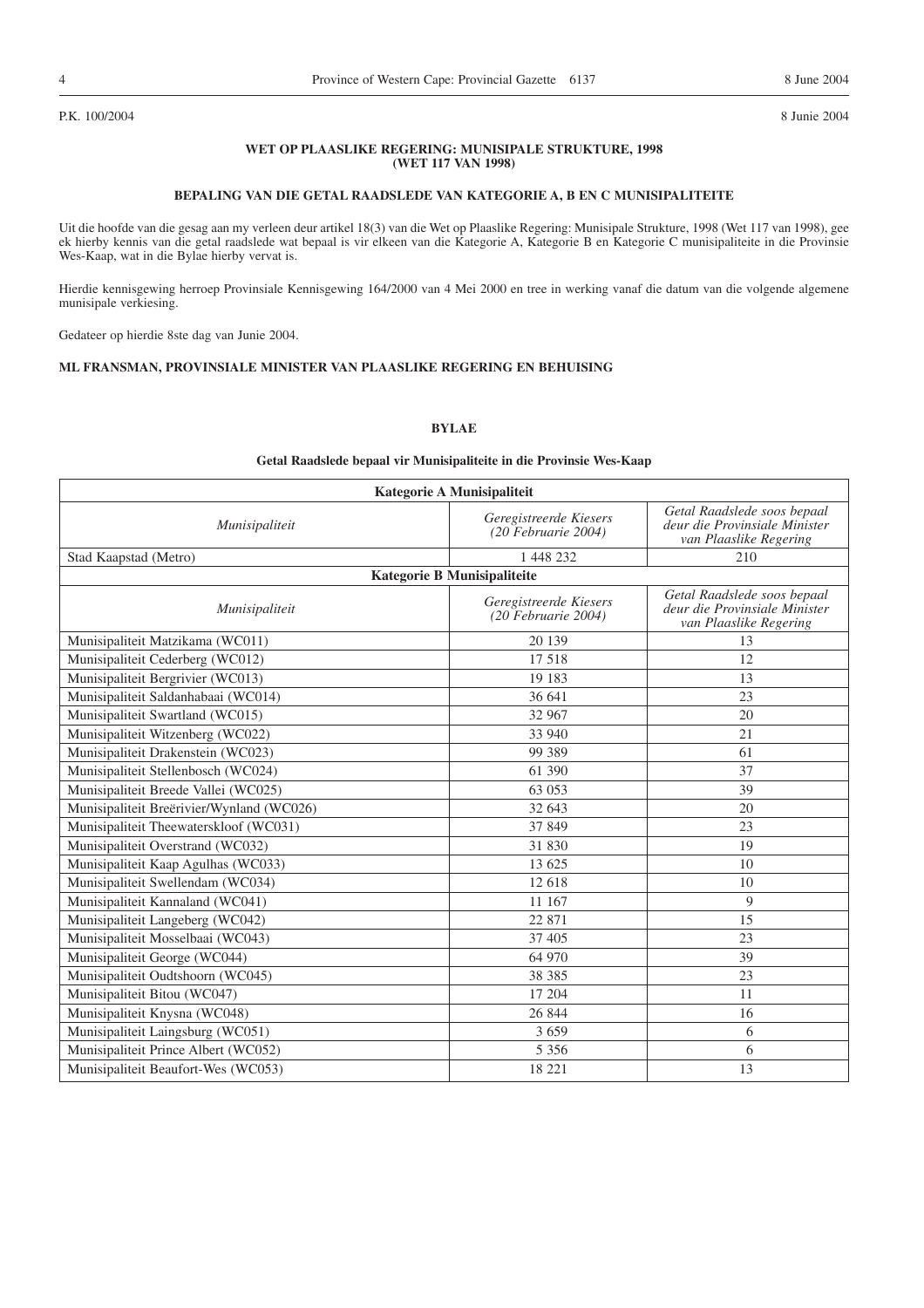| Kategorie C Munisipaliteite                 |                                                          |                                                                                        |
|---------------------------------------------|----------------------------------------------------------|----------------------------------------------------------------------------------------|
| Munisipaliteit                              | Geregistreerde Kiesers<br>$(20 \text{ }$ Februarie 2004) | Getal Raadslede soos bepaal<br>deur die Provinsiale Minister<br>van Plaaslike Regering |
| Weskus Distriksmunisipaliteit (DC1)         | 128 423                                                  | 23                                                                                     |
| <b>WC011</b>                                | 20 139                                                   |                                                                                        |
| WC012                                       | 17 5 18                                                  |                                                                                        |
| WC013                                       | 19 183                                                   |                                                                                        |
| <b>WC014</b>                                | 36 641                                                   |                                                                                        |
| <b>WC015</b>                                | 32 967                                                   |                                                                                        |
| WCDMA01                                     | 1975                                                     |                                                                                        |
| Boland Distriksmunisipaliteit (DC2)         | 292 955                                                  | 36                                                                                     |
| WC022                                       | 33 940                                                   |                                                                                        |
| WC023                                       | 99 389                                                   |                                                                                        |
| WC024                                       | 61 390                                                   |                                                                                        |
| WC025                                       | 63 053                                                   |                                                                                        |
| WC026                                       | 32 643                                                   |                                                                                        |
| WCDMA02                                     | 2 5 4 0                                                  |                                                                                        |
| Overberg Distriksmunisipaliteit (DC3)       | 96 005                                                   | 20                                                                                     |
| WC031                                       | 37 849                                                   |                                                                                        |
| <b>WC032</b>                                | 31 830                                                   |                                                                                        |
| <b>WC033</b>                                | 13 625                                                   |                                                                                        |
| <b>WC034</b>                                | 12 618                                                   |                                                                                        |
| WCDMA03                                     | 83                                                       |                                                                                        |
| Eden Distriksmunisipaliteit (DC4)           | 224 532                                                  | 30                                                                                     |
| <b>WC041</b>                                | 11 167                                                   |                                                                                        |
| <b>WC042</b>                                | 22 871                                                   |                                                                                        |
| WC043                                       | 37 405                                                   |                                                                                        |
| <b>WC044</b>                                | 64 970                                                   |                                                                                        |
| <b>WC045</b>                                | 38 3 8 5                                                 |                                                                                        |
| WC047                                       | 17 204                                                   |                                                                                        |
| <b>WC048</b>                                | 26 844                                                   |                                                                                        |
| WCDMA04                                     | 5 6 8 6                                                  |                                                                                        |
| Sentraal Karoo Distriksmunisipaliteit (DC5) | 30 136                                                   | 14                                                                                     |
| WC051                                       | 3 6 5 9                                                  |                                                                                        |
| WC052                                       | 5 3 5 6                                                  |                                                                                        |
| WC053                                       | 18 221                                                   |                                                                                        |
| WCDMA05                                     | 2 900                                                    |                                                                                        |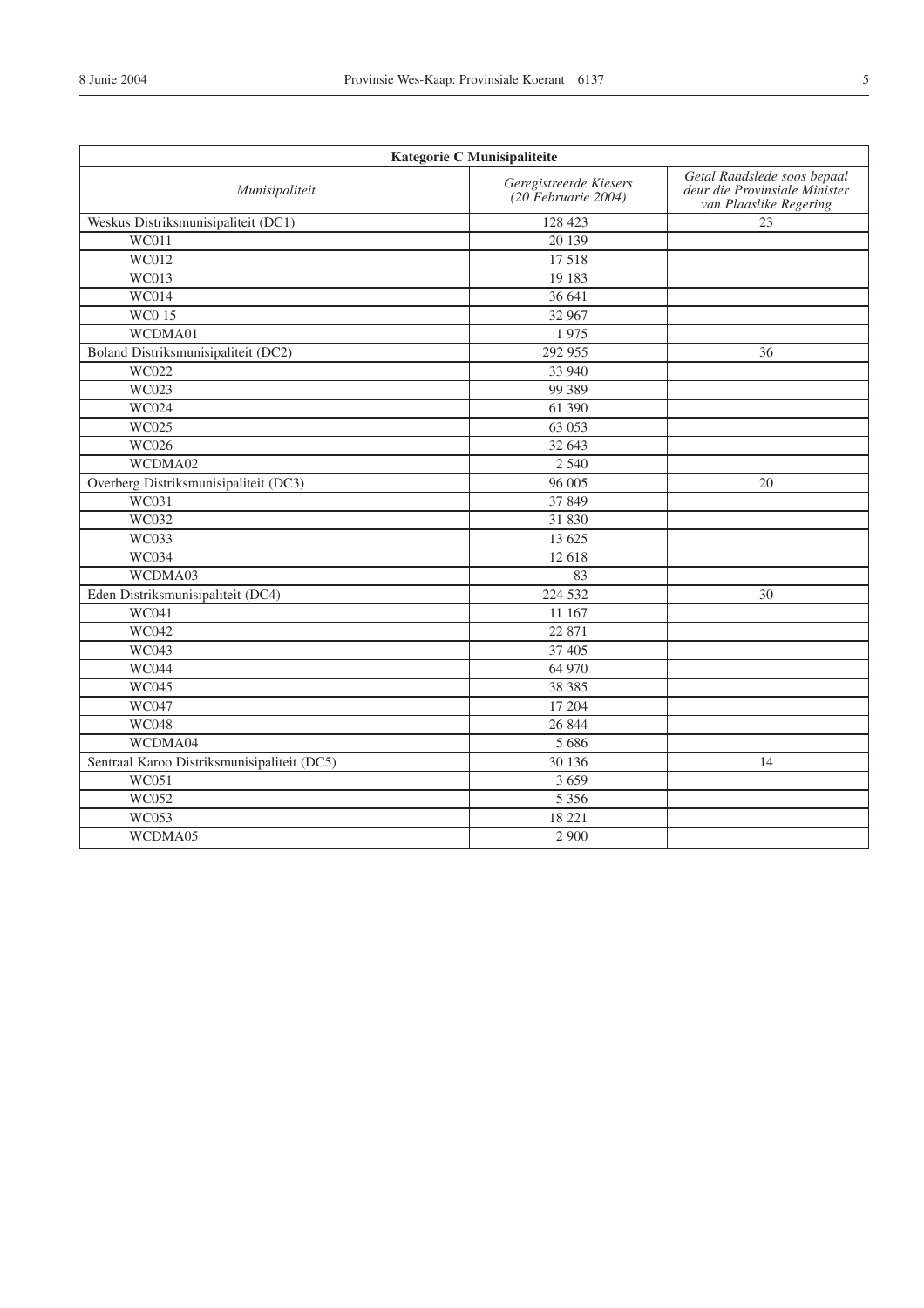#### P.N. 100/2004 8 June 2004

#### **URHULUMENTE WEENQILA: UMTHETHO, IMUNICIPAL STRUCTURES ACT, 1998 (ACT 117 OF 1998)**

#### **UKUMISELWA KWENANI LOOCEBA BOOMASIPALA KWISIGABA A, B NO-C**

Ngokwegunya endilinikiweyo ngokwecandelo 18 (3) lomthetho, iLocal Government: Municipal Structures Act, 1998 (Act 117 of 1998), njengoko ulungisiwe, ndikhupha isaziso esimalunga neenani looceba abamiselweyo koomasipala kwiSigaba A, iSigaba B neSigaba C.

Esi saziso sibonisa ukuba iSaziso sePhondo 164/2000 kuMeyi 2000 saza saqalisa ukusebenza ngomhla kunyulo ngokubanzi oluzayo loomasipala.

Umhla esikhutshwe ngawo 8 kaJune 2004.

#### **ML FRANSMAN, UMPHATHISWA WOOMASIPALA WEPHONDO NEZEZINDLU**

### **ISHEDYULI**

#### **INani looCebaabamiselwe ukujongana nooMasipala kwiPhondo leNtshona Koloni**

| OoMasipala kwiSigaba A                       |                                                            |                                                                 |  |
|----------------------------------------------|------------------------------------------------------------|-----------------------------------------------------------------|--|
| uMasipala                                    | Aba Voti abaBhalisiweyo<br>$(20 \text{ kufebruwari} 2004)$ | INani looCeba<br>omiselwe nguMphathiswa<br>wePhondo wooMasipala |  |
| ISixeko sasekapa (iMetro)                    | 1 448 232                                                  | 210                                                             |  |
|                                              | OoMasipala kwiSigaba B                                     |                                                                 |  |
| uMasipala                                    | Aba Voti abaBhalisiweyo<br>$(20 \text{ kufebruwari} 2004)$ | INani looCeba<br>omiselwe nguMphathiswa<br>wePhondo wooMasipala |  |
| UMasipala waseMatzikama (WC011)              | 20 139                                                     | 13                                                              |  |
| UMasipala waseCederberg (WC012)              | 17518                                                      | 12                                                              |  |
| UMasipala waseBergrivier (WC013)             | 19 183                                                     | 13                                                              |  |
| UMasipala waseSaldanha Bay (WC014)           | 36 641                                                     | 23                                                              |  |
| UMasipala waseSwartland (WC015)              | 32 967                                                     | 20                                                              |  |
| UMasipala waseWitzenberg (WC022)             | 33 940                                                     | 21                                                              |  |
| UMasipala waseDrakenstein (WC023)            | 99 389                                                     | 61                                                              |  |
| UMasipala waseStellenbosch (WC024)           | 61 390                                                     | 37                                                              |  |
| UMasipala waseBreede Valley (WC025)          | 63 053                                                     | 39                                                              |  |
| UMasipala waseBreede River/Winelands (WC026) | 32 643                                                     | 20                                                              |  |
| UMasipala waseTheewaterskloof (WC031)        | 37 849                                                     | 23                                                              |  |
| UMasipala waseOverstrand (WC032)             | 31 830                                                     | 19                                                              |  |
| UMasipala waseCape Agulhas (WC033)           | 13 625                                                     | 10                                                              |  |
| UMasipala waseSwellendam (WC034)             | 12 618                                                     | 10                                                              |  |
| UMasipala waseKannaland (WC041)              | 11 167                                                     | 9                                                               |  |
| UMasipala waseLangeberg (WC042)              | 22 871                                                     | 15                                                              |  |
| UMasipala waseMossel Bay (WC043)             | 37 405                                                     | 23                                                              |  |
| UMasipala waseGeorge (WC044)                 | 64 970                                                     | 39                                                              |  |
| UMasipala waseOudtshoorn (WC045)             | 38 38 5                                                    | 23                                                              |  |
| UMasipala waseBitou (WC047)                  | 17 204                                                     | 11                                                              |  |
| UMasipala waseKnysna (WC048)                 | 26 844                                                     | 16                                                              |  |
| UMasipala waseLaingsburg (WC051)             | 3659                                                       | 6                                                               |  |
| UMasipala wasePrince Albert (WC052)          | 5 3 5 6                                                    | 6                                                               |  |
| UMasipala waseBeaufort West (WC053)          | 18 221                                                     | 13                                                              |  |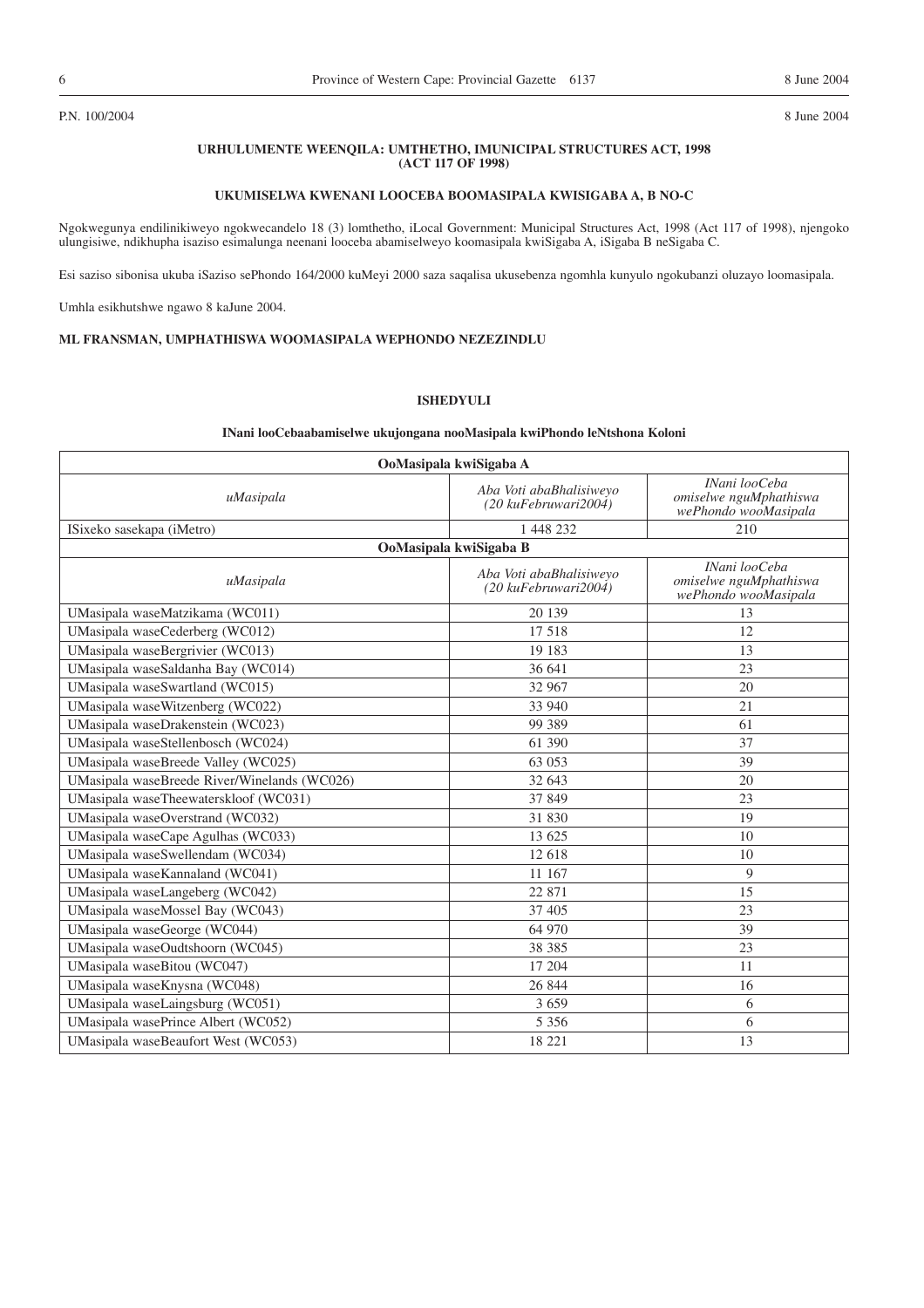| OoMasipala kwiSigaba C                     |                                                          |                                                                 |
|--------------------------------------------|----------------------------------------------------------|-----------------------------------------------------------------|
| uMasipala                                  | Aba Voti abaBhalisiweyo<br>$(20 \text{ kuFebruwari2004)$ | INani looCeba<br>omiselwe nguMphathiswa<br>wePhondo wooMasipala |
| UMasipala weSithili SaseWest Coast (DC1)   | 128 423                                                  | 23                                                              |
| WC011                                      | 20 139                                                   |                                                                 |
| $\overline{WC012}$                         | 17 5 18                                                  |                                                                 |
| <b>WC013</b>                               | 19 183                                                   |                                                                 |
| $\overline{WC014}$                         | 36 641                                                   |                                                                 |
| <b>WC015</b>                               | 32 967                                                   |                                                                 |
| WCDMA01                                    | 1975                                                     |                                                                 |
| UMasipala weSithili saseBoland (DC2)       | 292 955                                                  | 36                                                              |
| WC022                                      | 33 940                                                   |                                                                 |
| WC023                                      | 99 389                                                   |                                                                 |
| WC024                                      | 61 390                                                   |                                                                 |
| WC025                                      | 63 053                                                   |                                                                 |
| <b>WC026</b>                               | 32 643                                                   |                                                                 |
| WCDMA02                                    | 2 5 4 0                                                  |                                                                 |
| UMasipala weSithili sese-Overberg (DC3)    | 96 005                                                   | 20                                                              |
| WC031                                      | 37 849                                                   |                                                                 |
| <b>WC032</b>                               | 31 830                                                   |                                                                 |
| WC033                                      | 13 625                                                   |                                                                 |
| <b>WC034</b>                               | 12 618                                                   |                                                                 |
| WCDMA03                                    | 83                                                       |                                                                 |
| UMasipala weSithili i-Eden (DC4)           | 224 532                                                  | 30                                                              |
| <b>WC041</b>                               | 11 167                                                   |                                                                 |
| <b>WC042</b>                               | 22 871                                                   |                                                                 |
| <b>WC043</b>                               | 37 405                                                   |                                                                 |
| <b>WC044</b>                               | 64 970                                                   |                                                                 |
| WC045                                      | 38 3 8 5                                                 |                                                                 |
| WC047                                      | 17 204                                                   |                                                                 |
| <b>WC048</b>                               | 26 844                                                   |                                                                 |
| WCDMA04                                    | 5 6 8 6                                                  |                                                                 |
| UMasipala weSithili woMbindi weKaroo (DC5) | 30 136                                                   | 14                                                              |
| WC051                                      | 3 6 5 9                                                  |                                                                 |
| WC052                                      | 5 3 5 6                                                  |                                                                 |
| WC053                                      | 18 221                                                   |                                                                 |
| WCDMA05                                    | 2 9 0 0                                                  |                                                                 |